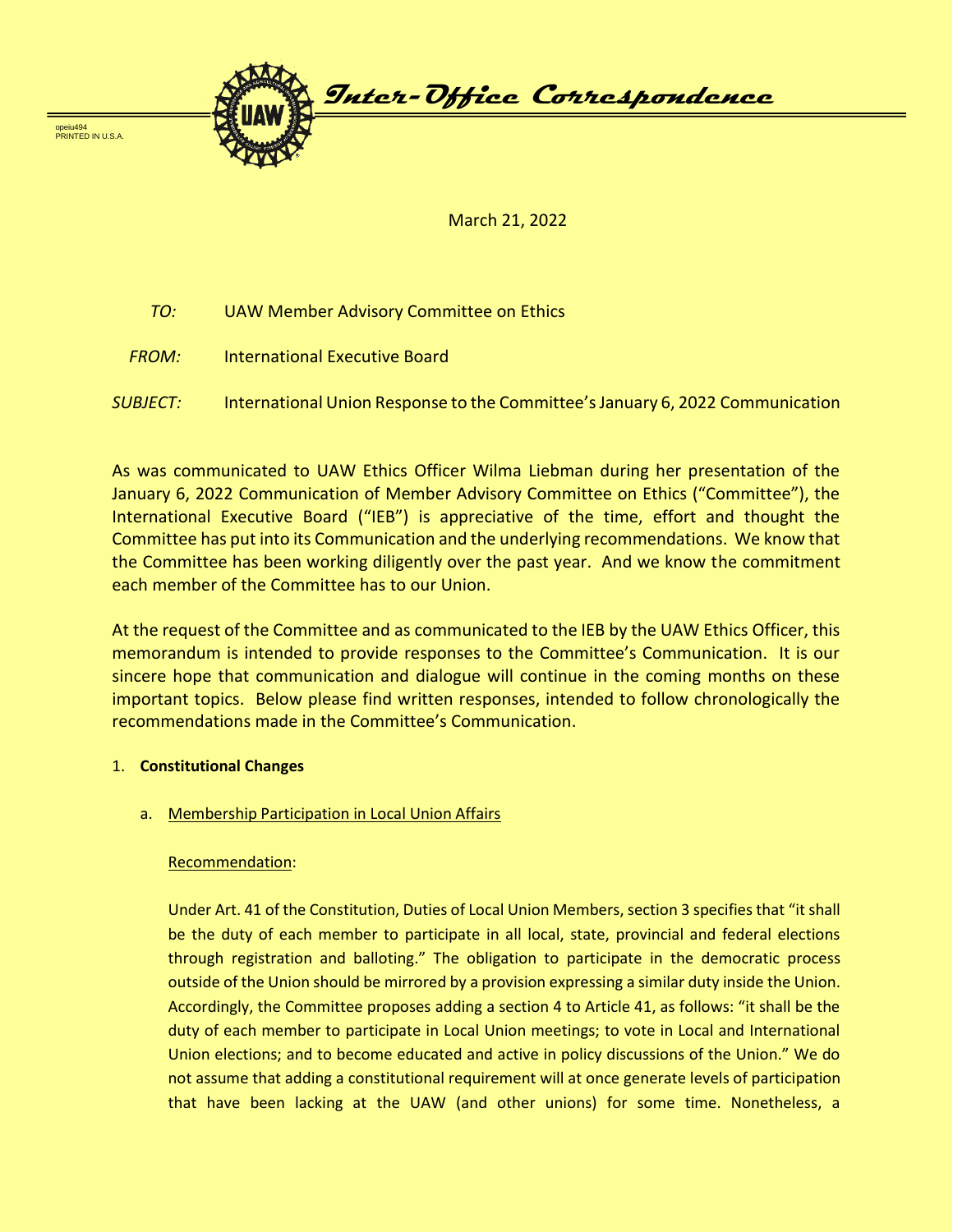constitutional provision focused on Local-level participation sends a signal about the importance of such participation for democratic governance and more effective ethics oversight.

### Response:

Member engagement and participation in the activities of our Union is of paramount importance. Regional Directors regularly hold conferences, meetings and workshops for Local Union leaders and activists to better inform and engage our membership. The International Union has a network of retired worker councils which aim to engage retired members beyond the activities planned by Local Unions. The International Union fully embraces efforts to increase participation and agree with the Committee's recommendation. We intend to raise this with the Constitutional Committee when it is constituted later this year to do its work ahead of the Constitutional Convention.

### b. Non-Retaliation

# Recommendation:

The Committee discussed the importance of members feeling freer to report violations of the Ethical Practices Codes (EPC) without fear of retribution. In view of the delicate balance involved, the Committee proposes the following language, to be included as part of the Ethical Practices Codes: "Members have the right and responsibility to report activities or practices that they reasonably and in good faith believe are in violation of the Ethical Practices Codes; such reports should be provided to the UAW Ethics Officer. There shall be no discrimination of any kind against members who have exercised this right and responsibility."

# Response:

The International Union feels it is essential to the ethical and sound operation of our Union that members know they may take appropriate measures to report suspected unethical conduct if they reasonably and in good faith believe such conduct violates our internal laws and policies. To that end, we agree with the Committee's recommendation and will raise with the Constitutional Committee the necessary amendment to the Ethical Practices Code.

# c. Democratic Participation-related changes – Local Union Conflict of Interest Policy

### Recommendation:

The Committee recommends that an Administrative Interpretation of the EPC be formulated as follows: Local Unions should be strongly encouraged (or perhaps required)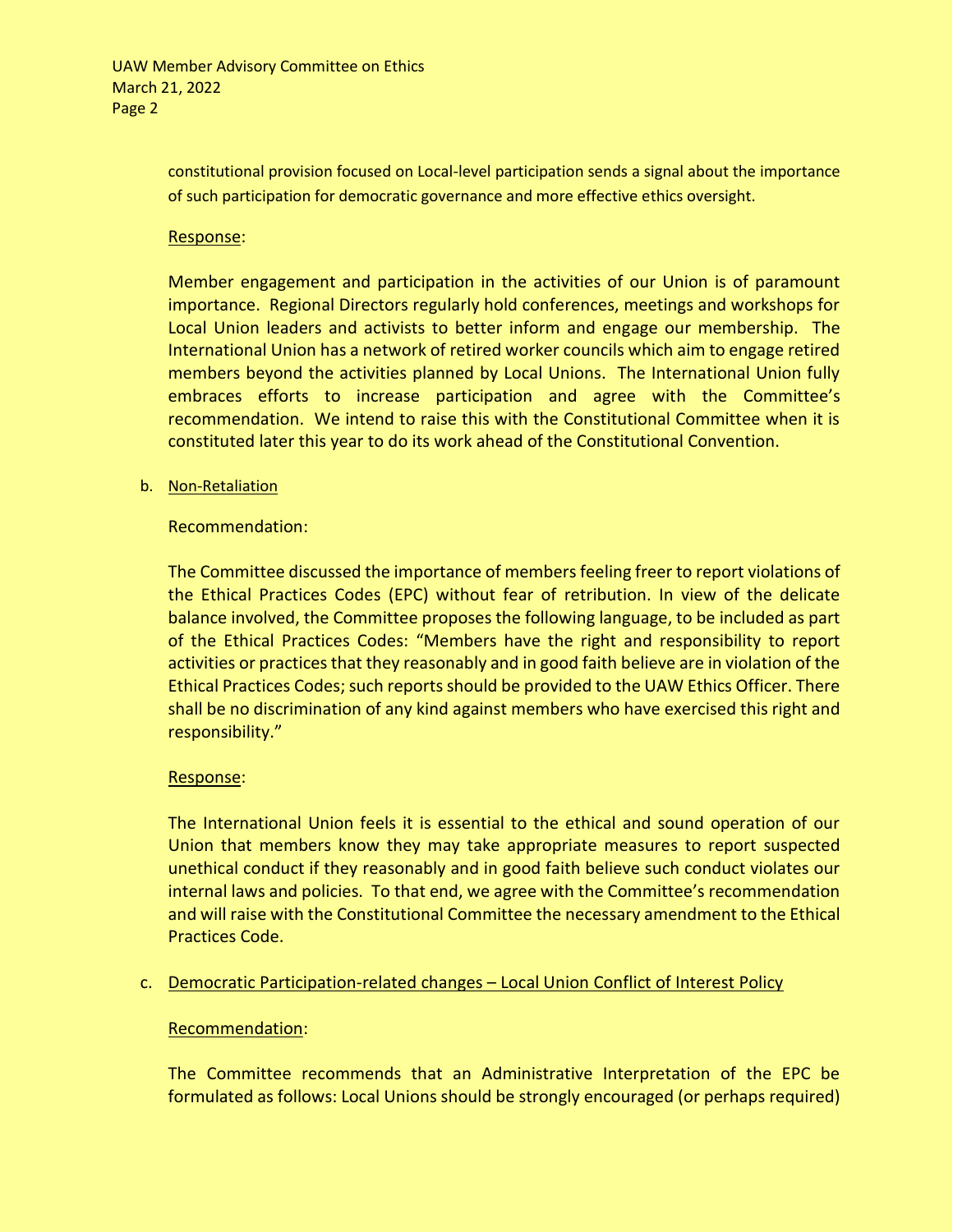to adopt Conflict of Interest policies modeled on the Policy adopted by the International Union in 2020.

# Response:

When adopting the policy in November 2020 requiring IEB members who have a pecuniary or personal interest not common to other IEB members or the International Union to recuse themselves from any vote or decision on the matter, the International Union believes it is important that members have confidence in the acts taken by leadership and that such acts are not motivated by self-interest. The International Union agrees with the Committee's recommendation and will look to issue an Administrative Letter to all Local Unions on this matter.

# d. Democratic Participation-related changes – Local Union Bylaw Review

### Recommendation:

In addition, the Committee emphasized the importance of Local members becoming familiar with Local By-Laws, including the processes by which they are updated or amended. Because these by-laws often date back decades with little change or discussion, many members are unaware of the governance structures that shape and affect their Local. To that end, the Committee recommends that an Administrative Letter set forth as a best practice that there be a Local union meeting devoted exclusively to discussion and thorough review of the by-laws at fixed intervals—perhaps once every 3-5 years. Such a meeting should be well-publicized, to encourage maximum participation.

# Response:

As mentioned in the prior discussion concerning member engagement in the activities of Local Unions, member understanding and participation in discussion and adoption of the documents which govern the Local Union's operations are important. While Article 37 of the Constitution requires Local Unions to have bylaws and to have their bylaws approved by the International Union, there is no official pronouncement encouraging membership engagement in the bylaw review and adoption. The International Union agrees with the Committee's recommendation and will look to issue an Administrative Letter to all Local Unions on this matter.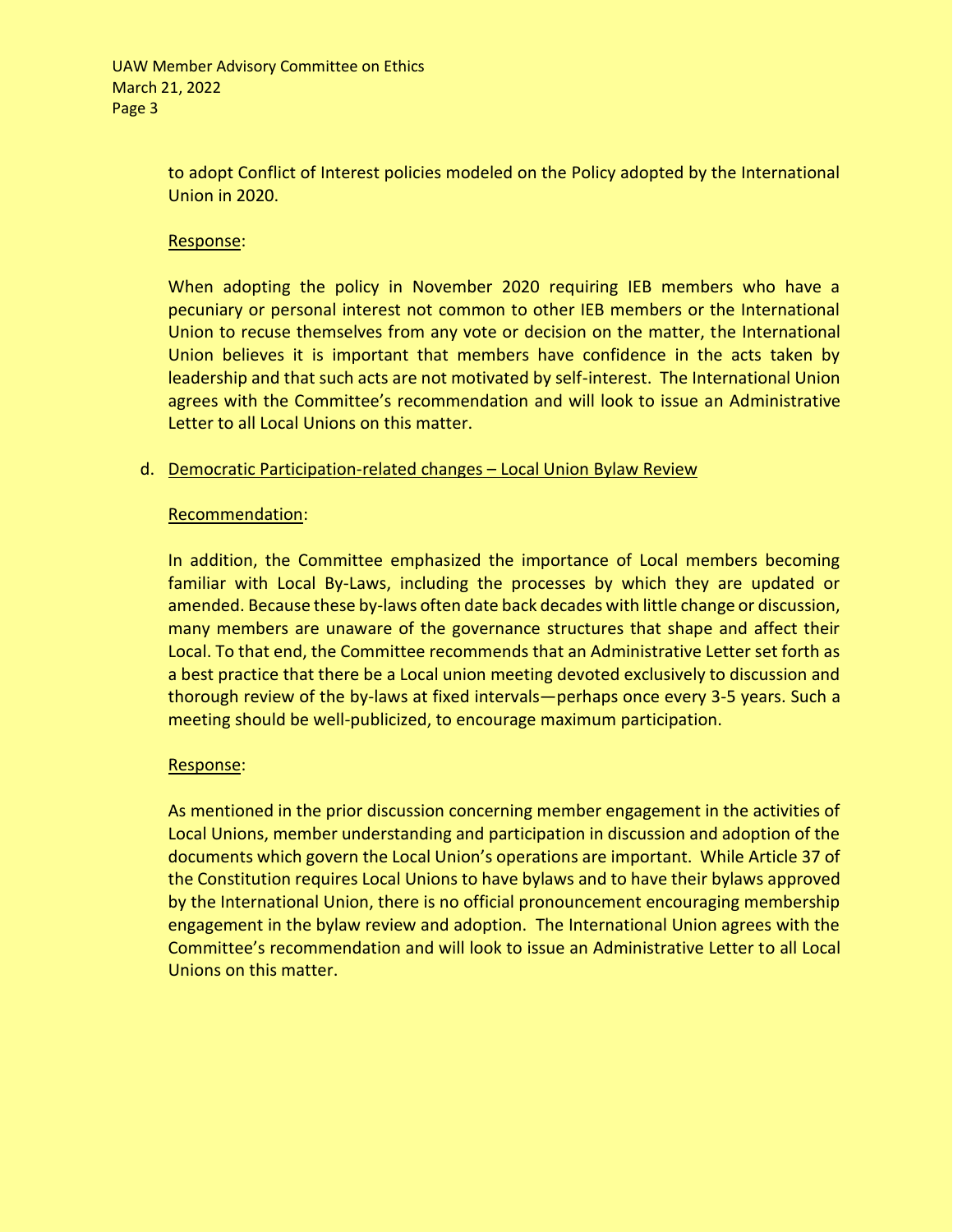#### 2. **Elections (Constitutional Convention)**

#### a. Constitutional Convention Committees

#### Recommendation:

Accordingly, the Committee concludes that the three Convention Committees (Resolutions, Constitution, Rules) would be more independent and broadly representative if members were not appointed by Regional Directors. Instead, the Committee proposes that these Convention Committee members be chosen in the same way as the Ethics Advisory Committee was—based on a blind draw, coordinated by Region, from those delegates elected from Locals who express interest in serving on a particular Committee.

### Response:

The framers of the Constitution conferred upon the International Executive Board the responsibility to select from amongst the elected delegates to the Constitutional Convention individuals who serve on the various Committees (Constitution, Resolution, Credentials, Rules). The long-standing practice of the IEB has been to select from amongst the delegates individuals who have experience working with diverse groups towards a common goal, which is paramount when important matters of the Convention are before these Committees and the Committees, by their very nature, are required to reach consensus on wide-ranging topics. In addition to that objective, the IEB strives to obtain diversity on the Committees in a number of ways: geographic, sector (e.g., public sector, higher education, auto, etc.), large and small Local Union representation, gender and ethnic. Such objectives could not be reached if a blind draw were to be utilized in selecting the membership for these various Constitutional Committees. It is for that reason that the International Union respectfully declines to follow the Committee's recommendation here.

### b. Resolutions

### Recommendation:

The proposal is to have all resolutions that come out of the Constitution Committee and the Resolutions Committee distributed to the delegates a week before the Convention so they can be suitably reviewed by the delegates.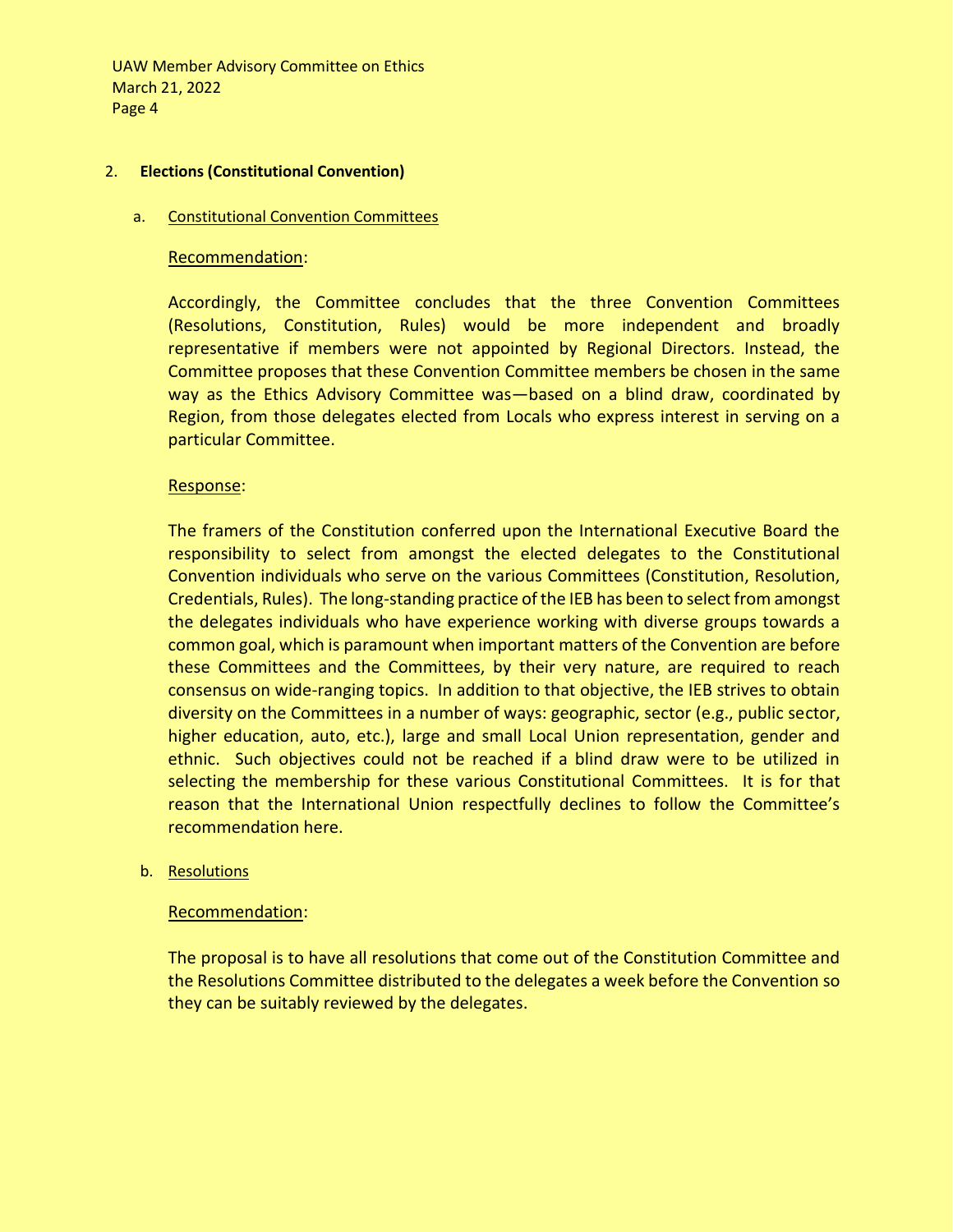### Response:

The work of the Constitution and Resolution Committees takes place prior to the commencement of the Constitutional Convention. It involves their detailed and extensive review of all resolutions and proposed changes submitted by Local Unions and other subordinate bodies from across the entire UAW. Ultimately, a substantial majority of the Committee's work is prepared in a form for distribution at the Convention itself. Delegates - many of whom have responsibilities (e.g., collective bargaining, grievance handling) within their Local which require them to respond to issues in real time – are afforded meaningful time during the course of the Convention to review the work of these Committees. At this point, the International Union is unsure whether the work of the Committees would conclude in sufficient time to allow prior distribution of their work to delegates a week before the Convention begins. However, the International Union will take this recommendation under advisement as we approach the formal business of the Convention itself.

### 3. **Financial Practices**

### Recommendation:

The Committee discussed a set of practices that members viewed as troubling given the special fiduciary nature of Union office and the need to avoid even the appearance of a conflict of interest. The following practices should be set forth as part of Administrative Interpretations:

- a member or Local officer shall not receive pay from the Local while on a full-time International Union assignment (being financed by the International);
- a Local President or other officer shall not rescind a written Union policy or order, covering financial or other practices, by use of an oral/verbal Instruction or Guidance;
- compensation for International Officers (including salary and all forms of benefits—such as car allowances) shall be fully disclosed in appropriate detail in writing; this also includes any compensation from sources outside the UAW;
- Local elected officers shall assure that overtime opportunities are fairly apportioned among qualified members of the Local, and officers shall not arrogate disproportionate amounts of overtime to themselves.

### Response:

As to the first two bulleted recommendations listed above, these involve policies and/or practices which are more suitably incorporated into a Local Union's bylaws, so that there is a mechanism for enforcement. The International Union will work with the President's Office and Secretary-Treasurer's Office to ensure that appropriate guidance and direction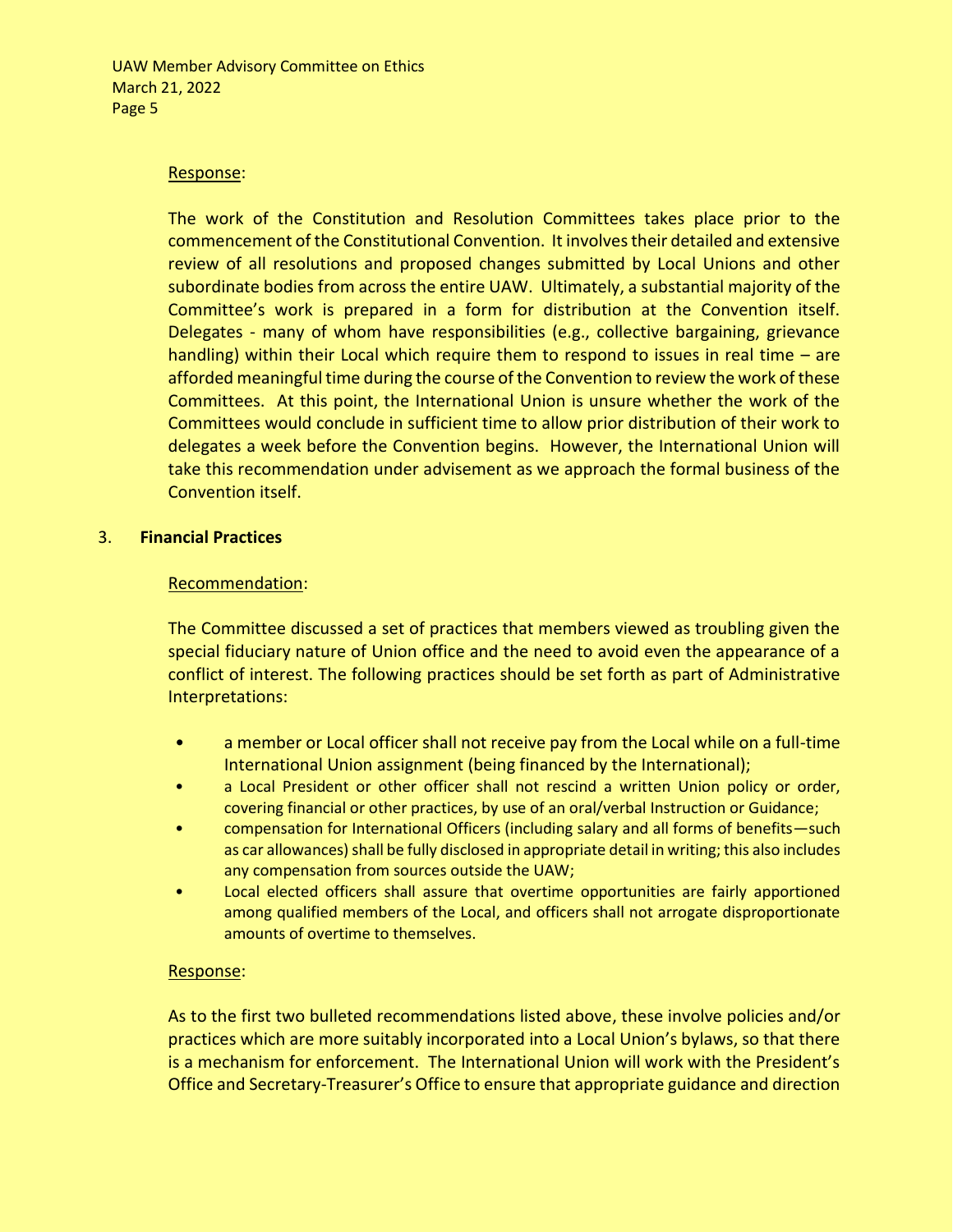is provided to Local Unions in relation to these recommendations and incorporating them into the bylaws.

As concerns the fourth bulleted recommendation, overtime assignments are governed by the individual collective bargaining agreement governing the specific worksite at issue. A multitude of issues comes into play in how overtime is assigned, and in some instances a local union representative (committeeperson, steward) is required to be on the shop floor to deal with representational issues. Members have existing rights under the collective bargaining agreement to address these issues and also pursue issues internally (e.g., concerns to the President's Office, etc.) The International Union will have further deliberation on this recommendation to determine whether guidance is feasible on this item.

As relates to the third bulleted recommendation, the salaries of all IEB members are set forth in the Constitution. The International Union has a long-standing policy concerning outside remuneration which limits outside compensation for any International Union employee or official to \$1,500 annually in the aggregate. The International Union's publicly available LM-2 report provides detail on all International Union employee compensation. The International Union will take this recommendation under advisement to determine how it may convey information that is already accessible to the membership.

### 4. **Educational Approaches**

### a. Local Union Websites

### Recommendation:

The Committee recommends that the local union's website should be treated as a "onestop shop" for all union information, both local and International.

### Response:

As was discussed with UAW Ethics Officer Wilma Liebman during our February 2022 meeting, the International Union already has a built-up infrastructure to handle this, and many Local Unions from all UAW Regions have availed themselves to these resources. The International Union will arrange for a presentation/discussion with the Committee on the resources currently available and is open to discussing further how best to communicate this to all Local Unions.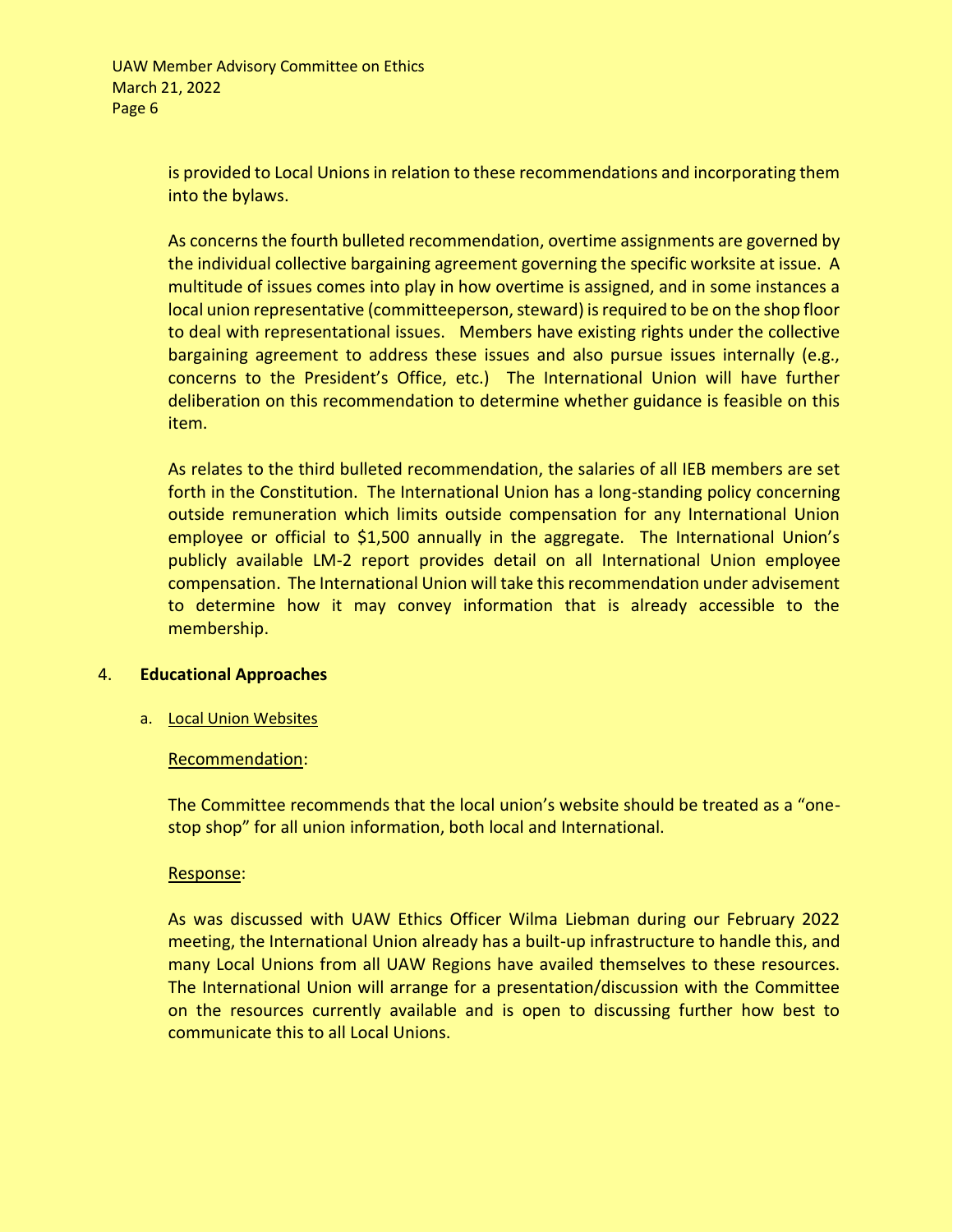# b. Sources of Information on Local Union Websites

# Recommendation:

The Committee recommends that local union websites contain hot links to the UAW's website so that members can quickly access official International Union documents, such as the constitution and other information, from the local union website.

The Committee recommends that the local union's website include, among other items:

- the International Constitution;
- the Local Union bylaws;
- the Master agreement (for locals where members are covered by such an agreement);
- the Local agreement (for locals where members are covered by such an agreement);
- the local's 'newsletter:
- an archive of past newsletters;
- the Guide to Local Union Elections;
- material on health & safety;
- Administrative Letters;
- links to other useful websites (such as the AFL-CIO's Coalition of Labor UnionWomen website).

The Committee recommends that all Administrative Letters

- be available online;
- be searchable;
- have a title that clearly indicates the subject matter covered;
- be reviewed periodically and revised/updated or rescinded as appropriate.

The Committee recommends that the local union website

- list the dates of local union meetings;
- post the minutes of the local union executive board and the local's meetings (with parts redacted if it is felt that certain exchanges should not appear on a website accessible to many persons );
- list the URL of the local union's official Facebook page, and expressly state that any other group Facebook page purporting to be the local's is not official.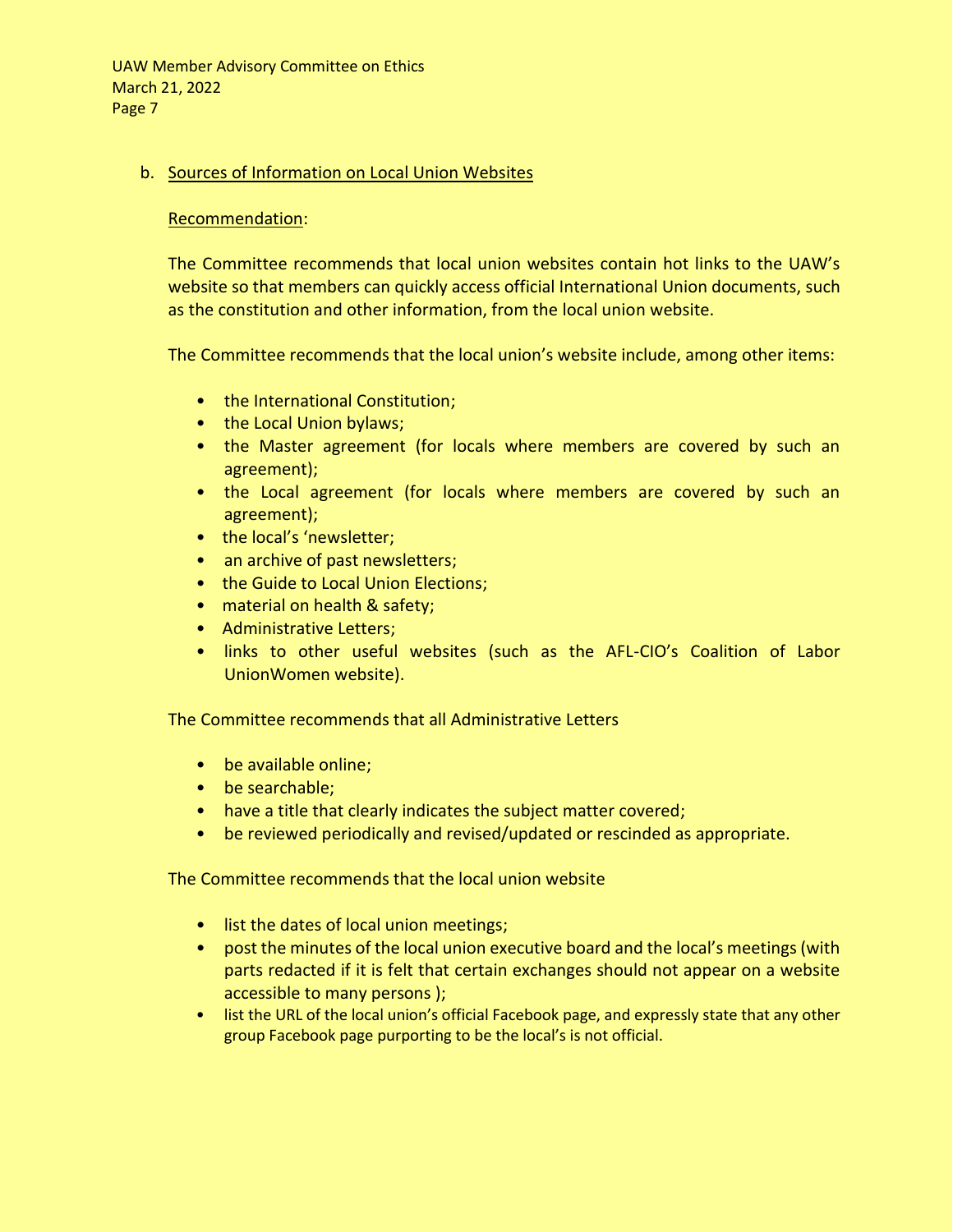### Response:

As mentioned above, the International Union has existing resources for assisting Local Unions with building up their website(s) and online presence. Many of the items/areas recommended by the Committee are covered by the assistance the International Union affords. The International Union believes it might be useful to arrange for a presentation/discussion with the Committee on the resources currently available and how to achieve action on the several recommendations listed above.

### c. Technical Assistance in Building Local Union Websites and Related

### Recommendation:

### The Committee recommends that

- the International be proactive in providing a template for a local union website and that the International provide tools and some training for the local union's webmaster (we understand some training is provided now, but there is a need for more, and more visibility as to its being available;
- The IEB appoint a director of marketing and communications at Solidarity House, with the aim of enhanced internal communications;
- The International engage in aggressive outreach to persuade local unions to have an excellent online presence, to be aware of the Union's social media strategy, and to utilize the communications capabilities made available to them.

### Response:

During its February 2022 International Executive Board meeting, the IEB received a report from an experienced outside consultant on the International Union's Communications and Public Relations department and function. Several items covered in the Committee's recommendations are part of what the IEB will be considering as it looks to enhance the capabilities of the International Union's Communications function and that function's ability to assist Local Unions in their important work. We look forward to engaging the Committee in a conversation as this work unfolds.

# d. Sources of Member Orientation

The Committee recommends that new members be given a standardized welcome packet containing some basic information, such as the telephone (cell) numbers for the shop chairman and the benefits representative. It should also give the URL for the local union website and strongly encourage the new members to go online to the website.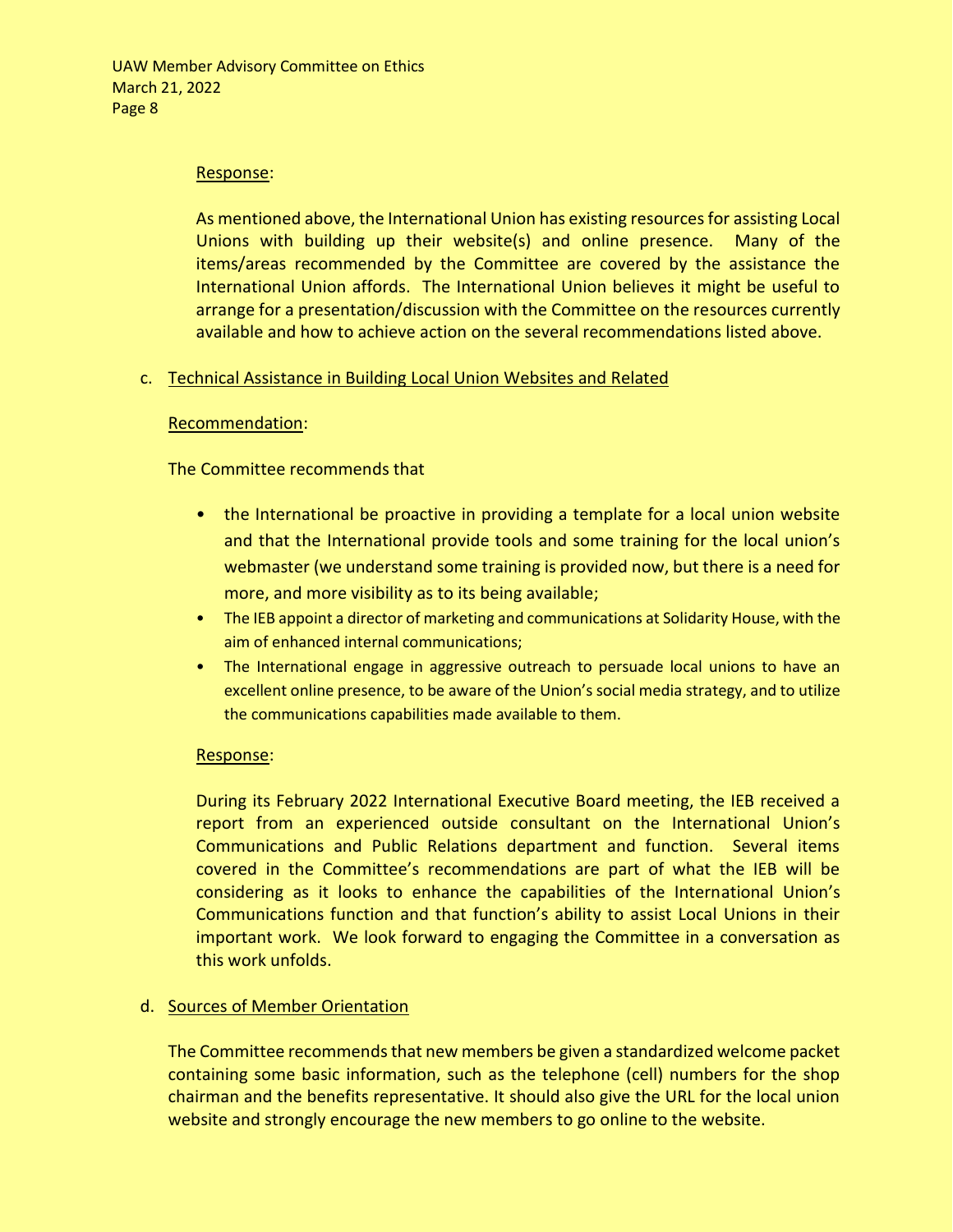The Committee recommends that there be a "new member" section on the local union website that would contain much of this information (for the new member's future reference).

The Committee recommends that there be a section on the International Union website periodically updated—addressing the rights and responsibilities of a union member; local union websites would link to this section. Some of this material would be similar to the helpful information conveyed during the Unionism 101 seminars held at Black Lake.

# Response:

The International Union believes the Committee has made some very important recommendations and suggestions as to how members and "new" members can be informed about the work of their Union. We propose to engage our Education and Communications Department in review of your recommendations and a follow-up meeting with the Committee to discuss the best method of achieving the goals sought here.

### e. Webinars and Podcasts

# Recommendations:

The Committee recommends that the International make increased use of webinars and podcasts to convey information to members and ensure that they are made available to local union websites.

The Committee recommends that push technology be used to send messages to members when new webinars or podcasts are available (these messages would be sent only to those members who have given their local union their email address or phone number for text messages).

The Committee recommends the creation of webinars and podcasts, and that these be posted on the local union website (through hot links to the International's website), and further recommends the use of video streaming (such as interviews or coverage of organizing campaigns) which would increase members' engagement with the Union. The Committee members mentioned other topics that were relevant to local union members. For instance, the women's committee could do a webinar. There could be one on health & safety, on sexual harassment, etc. There might be a webinar about the Ethical Practices Code with examples of how it applies to actual situations.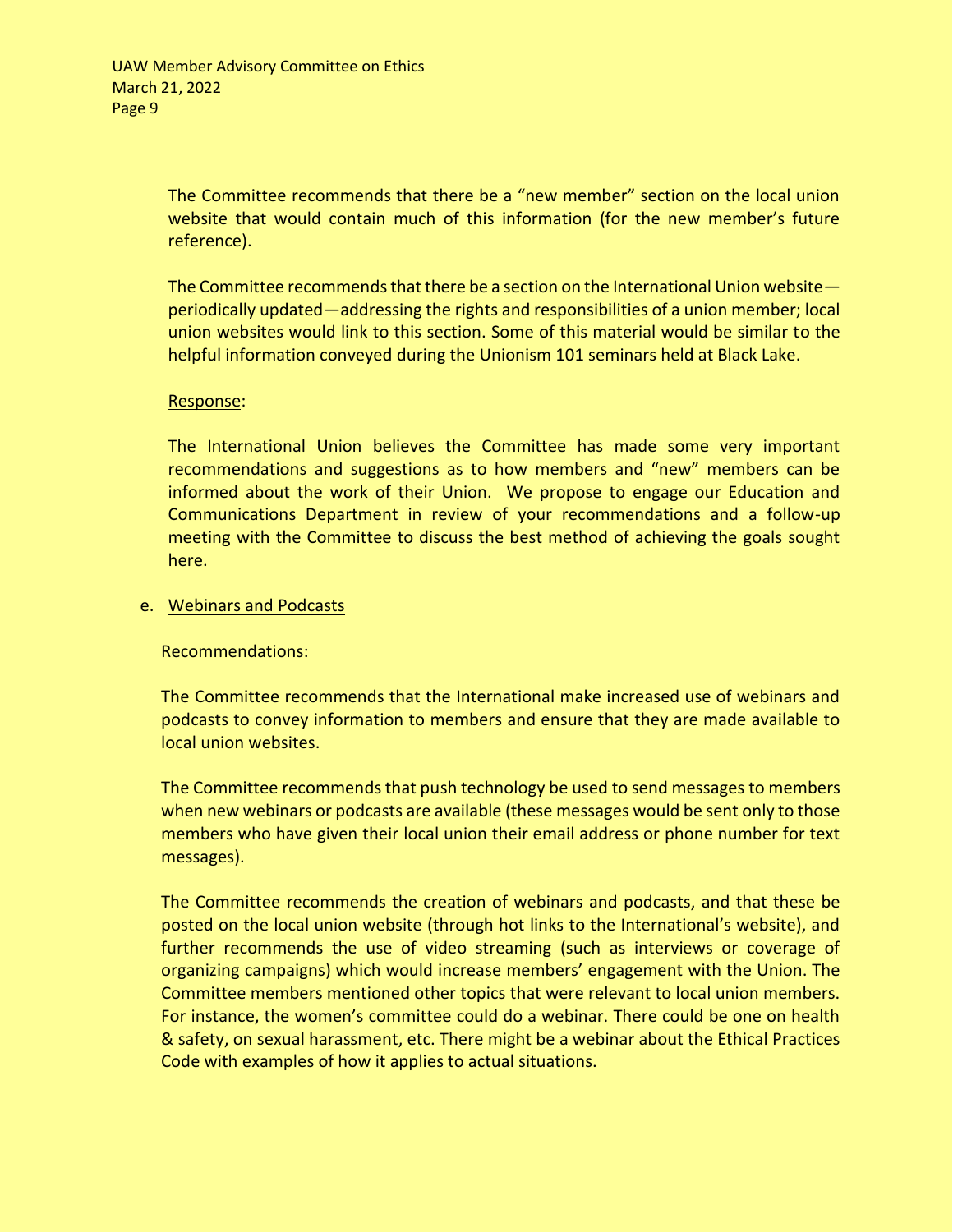### Response:

During its February 2022 International Executive Board meeting, the IEB received a report from an experienced outside consultant on the International Union's Communications and Public Relations department and function. Several items covered in the Committee's recommendations are part of what the IEB will be considering as it looks to enhance the capabilities of the International Union's Communications function and that function's ability to assist Local Unions in their important work. We look forward to engaging the Committee in a conversation as this work unfolds.

### f. Complaints/Queries

### Recommendations:

The Committee recommends that some sort of a confidential hotline or confidential email address be established and that it be made clear that queries or complaints that relate to any level of the Union (local, region, International) can be submitted. The Committee also believes that there should be a way of flagging something that might not be an obvious, serious violation, but something that is sufficient to suggest further inquiry.

The Committee recommends that there be a FAQ section on the website so that members can better understand what formal mechanisms exist (as laid out in the Constitution) for making a complaint about a specific matter.

The Committee also recommends that some examples be given in the FAQ section so that members can better understand what the more formal language in the Constitution means and how it applies in specific situations.

### Response:

As concerns the Committee's recommendation about FAQs, the International Union will take this under advisement. We suggest, as to this recommendation, that a meeting be arranged with Appeals Staff from the President's Office to discuss existing resources and engagement with an eye toward discussion on how the Union might be able to move ahead with the suggestions offered by the Committee. As to the recommendation concerning a confidential hotline to address queries or complaints, the International Union suggests a meeting to discuss this further. There exist several avenues for members to pursue such concerns, and it might be useful to have a conversation on this to better understand the source of the Committee's concerns.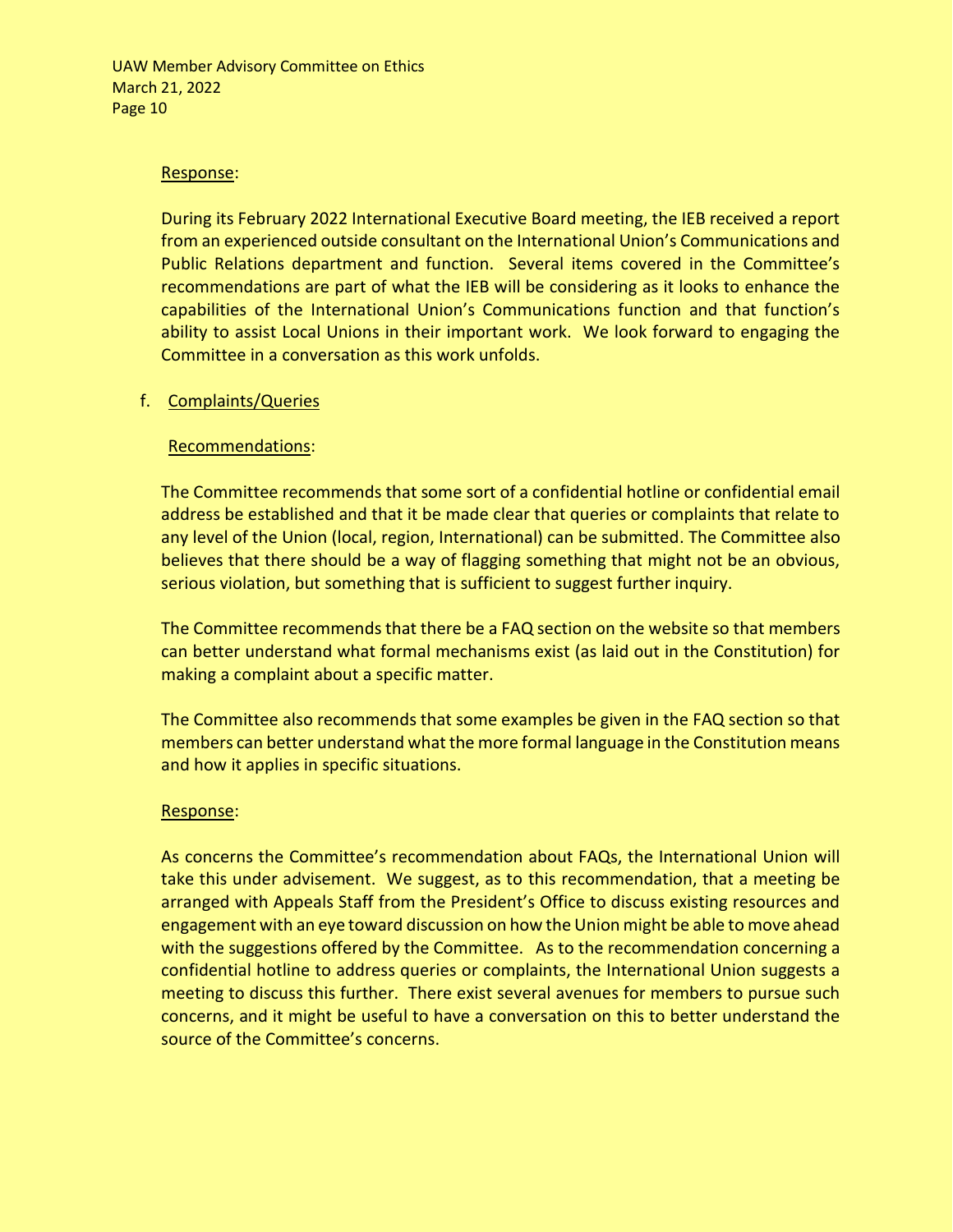### 5. **Recourse to Complaints**

### Recommendation:

There was agreement, however, that the Ethics Hotline should be expanded to at least address reports of ethical misconduct (e.g., in relationships with vendors) and discrimination and harassment at the local union level.

The Committee agreed that repeated similar reports that are out of scope, for whatever reason, suggest a real problem and should be brought to the attention of relevant individuals at the International Union (e.g., servicing representatives, who are closest to the local level and are most trusted) for appropriate investigation and action, as warranted.

### Response:

The International Union would like to have further discussion with the Committee on the recommendation about expanding the Ethics Hotline to include local union level issues. The President's Office, Secretary-Treasurer's Office and Regional Directors already have a well-established role in reviewing Local Union concerns and members have existing Constitutional mechanisms to advance concerns about unethical conduct.

# 6. **Broadening Knowledge of the Ethics Hotline**

### Recommendations:

The Committee discussed a variety of ways to expand knowledge and understanding of the Ethics Hotline, including:

- making available on the UAW and local union websites, as well as the officers' Resource Library, a short training video (30 minutes maximum) by the Ethics Officer and Exiger (the firm acting as ethics ombudsman) explaining the Hotline's purpose and how to use it;
- making ethical conduct a regular component of local and regional educational programs, including encouraging locals and regions to invite the Ethics Officer and Exiger to explain the Ethics Hotline, its purpose and how it works at periodic meetings;
- making a rigorous effort to direct members to these resources.

The Committee also agreed that a mechanism for providing feedback about the Ethics Hotline (even something informal such as inviting members and leaders to email the ethics officer care of Exiger) and encouraging local unions to provide feedback would be valuable.